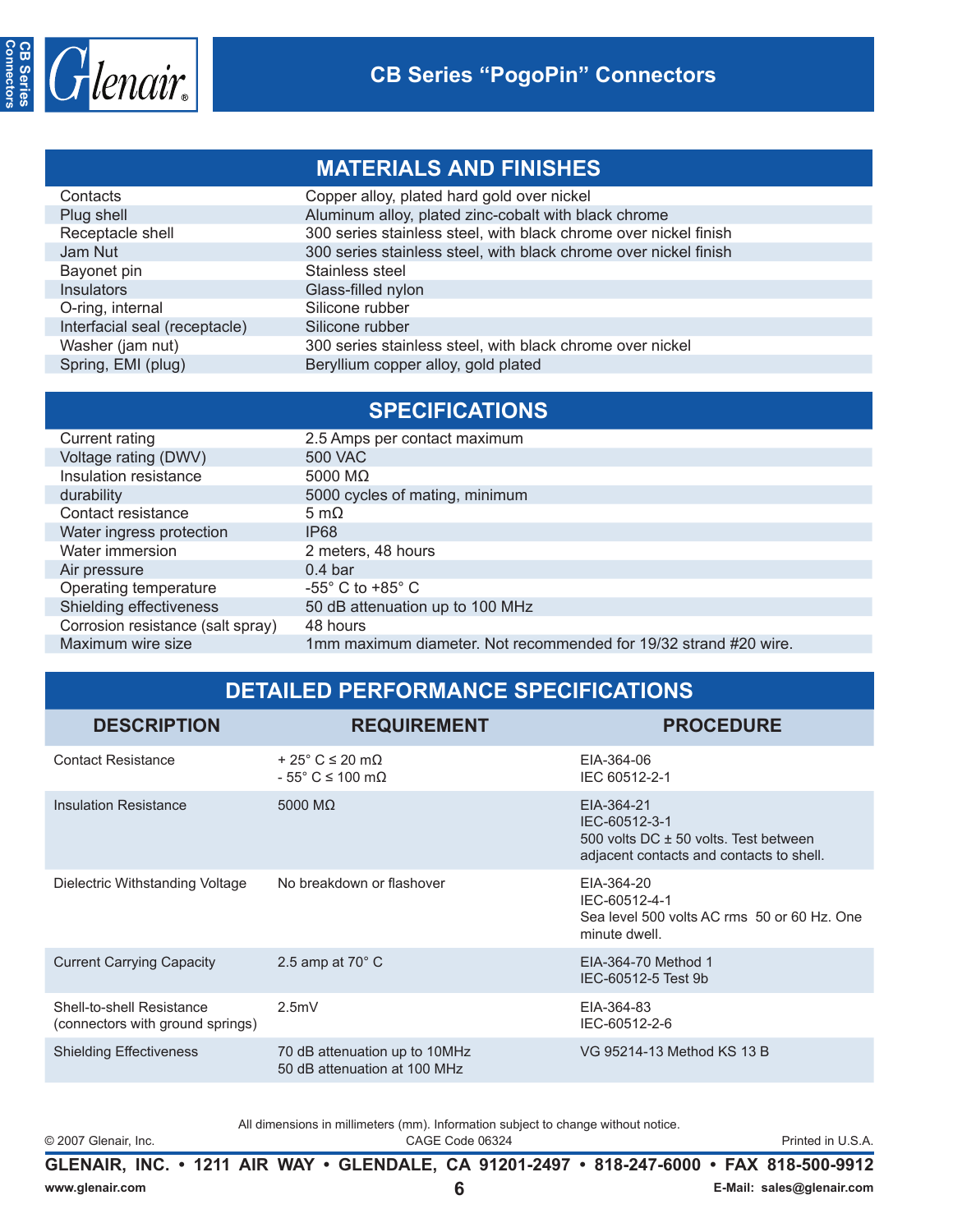

| <b>DETAILED PERFORMANCE SPECIFICATIONS</b>                    |                                                                                                                                                                                                                                                                                              |                                                                                                                                                                                                               |  |  |
|---------------------------------------------------------------|----------------------------------------------------------------------------------------------------------------------------------------------------------------------------------------------------------------------------------------------------------------------------------------------|---------------------------------------------------------------------------------------------------------------------------------------------------------------------------------------------------------------|--|--|
| <b>DESCRIPTION</b>                                            | <b>REQUIREMENT</b>                                                                                                                                                                                                                                                                           | <b>PROCEDURE</b>                                                                                                                                                                                              |  |  |
| <b>Water Immersion</b>                                        | No evidence of water penetration into mated<br>connectors. No evidence of water penetration<br>into an unmated panel mounted receptacle. ≥<br>100 $MΩ$ insulation resistance.                                                                                                                | MIL-STD-810F Method 512.4<br>2 meters immersion<br>48 hours                                                                                                                                                   |  |  |
| Air Pressure                                                  | No detectable moisture. $\geq$ 5000 M $\Omega$ insulation<br>resistance.                                                                                                                                                                                                                     | IEC-60512-7 Test 14b<br>0.4 bar overpressure<br>48 hours immersion at a depth of 150mm in<br>25° C tap water.                                                                                                 |  |  |
| Ingress Protection                                            | IP68 rating                                                                                                                                                                                                                                                                                  | IEC-60529                                                                                                                                                                                                     |  |  |
| Vibration                                                     | No discontinuity of greater than 10 microsec-<br>onds, no cracking, breaking or loosening of<br>parts, plug shall not become disengaged from<br>receptacle. Connectors shall meet electrical and<br>air leakage requirements after vibration test.                                           | EIA-364-28 Test Condition I<br>IEC-60512-6-4 Severity B<br>100 milliampere test current                                                                                                                       |  |  |
| <b>Mechanical Shock</b>                                       | No discontinuity of greater than 10 microsec-<br>onds, no cracking, breaking or loosening of<br>parts, plug shall not become disengaged from<br>receptacle. Connectors shall meet electrical<br>and air leakage requirements after shock test.                                               | EIA-364-27 Method H<br>IEC-60512-6-3 Severity A<br>3 shocks $X$ 3 axes $X$ 2 directions = 18 shocks<br>294 m/s2 (30 g's), 11 ms, half-sine, 2.07 m/s<br>velocity change                                       |  |  |
| <b>Thermal Shock</b>                                          | No mechanical damage or loosening of<br>parts. Following thermal shock, connector<br>shall meet contact resistance, shell-to-shell<br>resistance and air leakage requirements.                                                                                                               | EIA-364-32 Test Condition1<br>IEC-60512-11-4 Severity 3<br>5 cycles consisting of -55° C 30 minutes,<br>+25° C 5 minutes max., +85° C 30 minutes,<br>+25° C 5 minutes max.                                    |  |  |
| Dry Heat                                                      | No breakdown in dielectric strength.                                                                                                                                                                                                                                                         | IEC-60512-11-9<br>16 hours at +85° C. Measure insulation<br>resistance during the final 30 minutes.                                                                                                           |  |  |
| Humidity, Cyclic (Damp Heat,<br>Cyclic) (Moisture Resistance) | No deterioration which will adversely affect<br>the connector. 100 megohms minimum<br>insulation resistance during the final cycle.<br>Following the recovery period, connectors<br>shall meet contact resistance, shell-to-shell<br>resistance, DWV and waterproof sealing<br>requirements. | EIA-364-31 Condition B Method III<br>IEC-60512-11-12<br>80-98% RH<br>10 cycles (10 days)<br>+25 $\degree$ C to +65 $\degree$ C<br>Step 7b vibration deleted.<br>24 hour recovery period.                      |  |  |
| Flammability                                                  | Connector shall not burn for more than 5 sec.<br>after removal of flame.                                                                                                                                                                                                                     | IEC-60512-9 Test 20a<br>15 sec. exposure to flame per fig. 4 VG<br>96934-1.                                                                                                                                   |  |  |
| 21 Day Humidity (Damp heat,<br>Long Term)                     | No deterioration which will adversely affect<br>the connector. Following the drying period,<br>connectors shall meet 100 megohms<br>minimum, contact resistance, shell-to-shell<br>resistance, DWV, mating and unmating and<br>waterproof sealing requirements.                              | EIA-364-31 Condition C Method II<br>IEC-60512-11-3 Severity C<br>90-95% RH<br>$40^{\circ}$ C<br>Apply 100 volts DC during test. 4 hours drying<br>time at ambient temperature prior to final<br>measurements. |  |  |

© 2007 Glenair, Inc.

All dimensions in millimeters (mm). Information subject to change without notice.<br>CAGE Code 06324

GLENAIR, INC. • 1211 AIR WAY • GLENDALE, CA 91201-2497 • 818-247-6000 • FAX 818-500-9912 E-Mail: sales@glenair.com www.glenair.com  $\overline{7}$